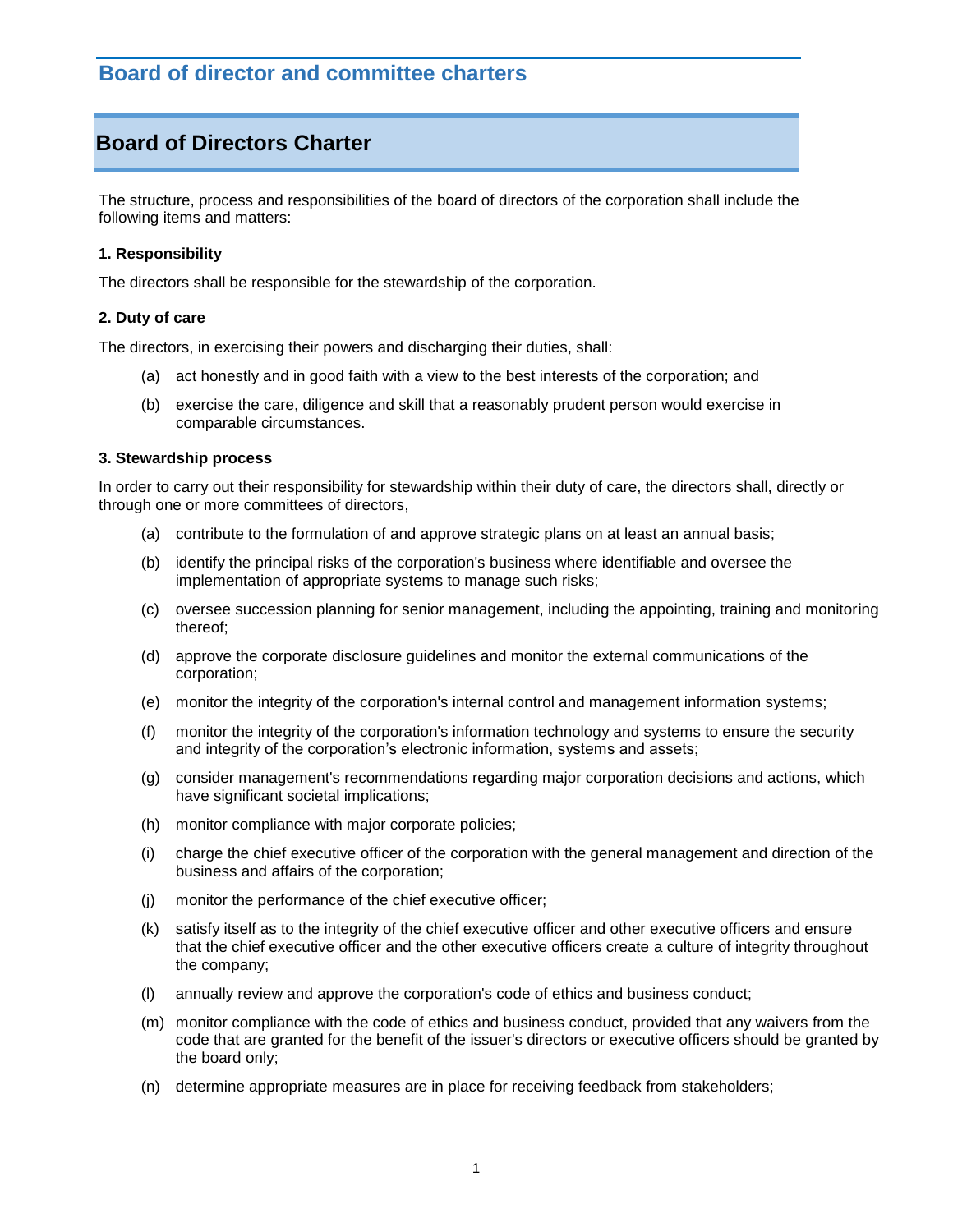- (o) by appropriate charter resolutions, establish the audit, executive resources, nominations and corporate governance, public policy and corporate responsibility and community collaboration and engagement committees of the board with specific duties defined and the corporation provide each board committee with sufficient funds to discharge its responsibilities in accordance with its charter;
- (p) determine membership of each committee, including its chair and vice-chair, after receiving the recommendation of the nominations and corporate governance committee;
- (q) direct the distribution to the board by management of information that will enhance their familiarity with the corporation's activities and the environment in which it operates, as set out in section 5;
- (r) review the corporation's process in respect of employee conflicts of interest and directorships in nonaffiliated commercial, financial and industrial organizations and the disclosures thereof;
- (s) review the mandates of the board and of the committees and their effectiveness at least annually; and
- (t) undertake such additional activities within the scope of its responsibilities as it may deem appropriate.

# **4. Range of items to be considered by the board**

The following categories and specific items shall be referred to the board for information or decision on a regularly scheduled basis, to the extent appropriate:

# **Organization/legal**

- fixing of the number of directors
- director appointments to fill interim vacancies
- director slate for election by the shareholders
- officer appointments
- board governance processes
- by-laws and administrative resolutions
- changes in fundamental structure of the corporation
- shareholder meeting notice and materials
- non-employee director compensation
- policies adopted by the board
- investigations and litigation of a material nature

## **Financial**

- equity or debt financing
- dividend declarations
- financial statements and the related management discussion and analysis, annual and quarterly
- status of the corporation's retirement plan and employee savings plan

## **Strategic/investment/operating plans/performance**

- near-term and long-range outlooks
- capital, lease, loan and contributions budgets annually
- budget additions over \$250 million individually
- quarterly updates of actual and projected capital expenditures
- capital expenditures or dispositions in excess of \$250 million individually
- entering into any venture that is outside of the corporation's existing businesses
- financial and operating results quarterly
- Canadian and world economic outlooks
- regional socio-economic reviews
- corporate reputation reviews
- risk management reviews
- environment and sustainability reviews
- personnel and process safety systems, practices and performance reviews
- information technology, systems and cybersecurity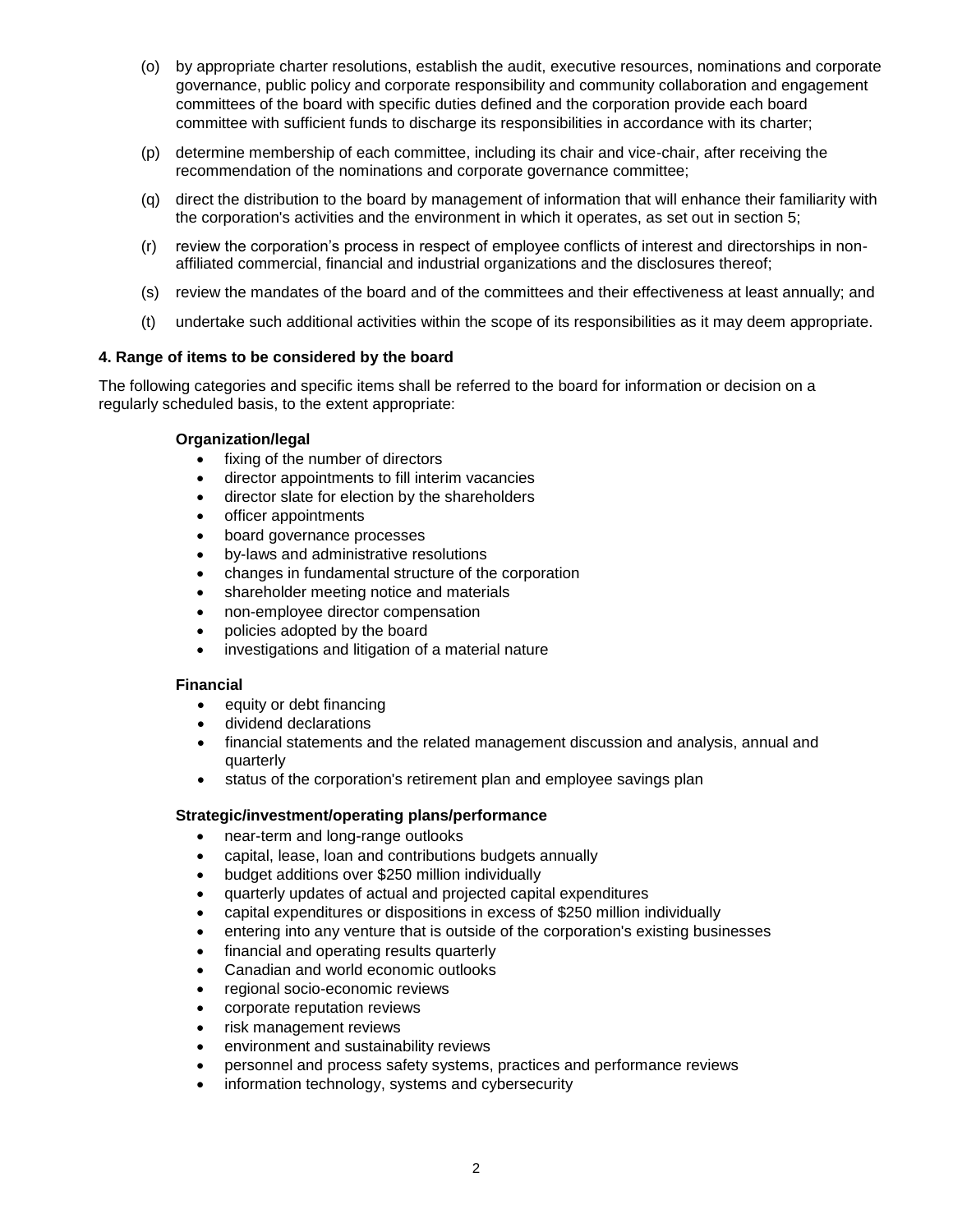In addition to the items which are specific to the categories identified above, the chief executive officer shall refer to the board for information or decision all other items of corporate significance; and any member of the board may request a review of any such item. Items to be referred to the committees of the board are specified in their respective charters.

# **5. Information to be received by the board**

Material shall be distributed to directors through the office of the corporate secretary. Corporate policies, board calendars, contact information and other company processes, are updated on the board portal site and accessible to all directors.

Material under the following general headings, including the specific items listed below and only other similar items, shall be distributed to directors on a regular basis:

# **Organization/legal**

- articles of incorporation, by-laws and administrative resolutions
- corporate policies
- corporate data
- board and management processes
- financial and operating report
- organization outline

# **Social/political/economic environment**

- public issues updates
- economic outlook
- external communications packages
- information technology, systems and cybersecurity updates

## **Major announcements**

- press releases
- speeches by management
- organization changes

## **Communications to shareholders**

## **Other significant submissions, studies and reports**

## **6. Meetings of the board**

- (a) The board normally holds seven (7) regular meetings per year. Additional meetings may be scheduled as required to consider the range of items charged for consideration by the board.
- (b) An agenda for each board meeting and briefing materials will, to the extent practicable in light of the timing of matters that require board attention, be distributed to each director approximately five to seven days prior to each meeting. The chairman, in consultation with the chair of the executive sessions will normally set the agenda for board meetings. Any director may request the inclusion of specific items.
- (c) It is expected that each director will make every effort to attend each board meeting and each meeting of any committee on which he or she serves. Attendance in person is preferred but attendance by teleconference is permitted if necessary.
- (d) Each director should be familiar with the agenda for each meeting, have carefully reviewed all other materials distributed in advance of the meeting, and be prepared to participate meaningfully in the meeting, and to discuss all scheduled items of business.
- (e) The proceedings and deliberations of the board and its committees are confidential. Each director will maintain the confidentiality of information received in connection with his or her service as a director, and the chief executive officer, or those whom he or she has designated, will speak for the corporation.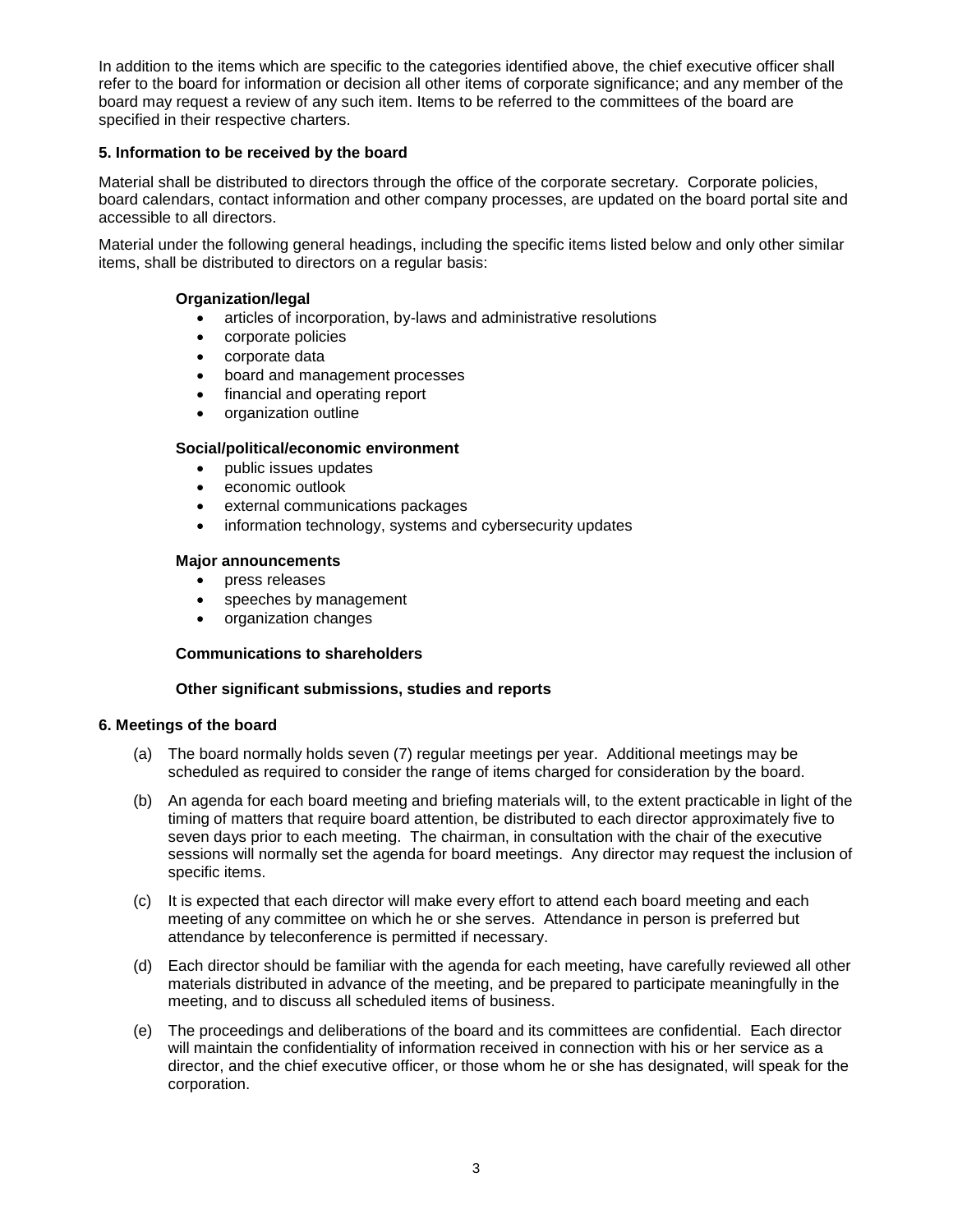# **7. Independent directors**

- (a) The board shall be composed of a majority of independent directors. The board may also include one or more directors who are not independent, but who, as officers of the majority shareholder, may be viewed as independent of the company's management.
- (b) In respect of each director to be appointed to fill a vacancy and each director to be nominated for election or re-election by the shareholders, the board shall make an express determination as to whether he or she is an independent director and, for a director who may become a member of the audit committee, whether he or she is an audit committee financial expert or financially literate.
- (c) The term "independent", shall have the meaning as set out in applicable law, including on the basis of the standards specified by National Instrument 52-110 Audit Committees, the US. Securities and Exchange Commission rules and the listing standards of the NYSE American LLC.
- (d) Independent directors will have full access to senior management of the corporation and other employees on request to discuss the business and affairs of the corporation. The board expects that there will be regular opportunities for directors to meet with the chief executive officer, and other members of management in board and committee meetings and in other formal or informal settings.
- (e) Compensation for independent directors will be determined by the board on the recommendation of the nominations and corporate governance committee and will be reviewed annually. Nonemployee director compensation will be set at a level that is consistent with market practice, taking into account the size and scope of the corporation's business and the responsibilities of its directors. A substantial portion of the compensation paid to independent directors for service on the board will be paid in restricted stock units of the corporation.

# **8. Independent legal or other advice**

It is normally expected that information regarding the corporation's business and affairs will be provided to the board by the corporation's management and staff and by its independent auditors. However, the board and, with the approval of the board, any director, may engage independent counsel and other advisors at the expense of the corporation. The fees and expenses of any such advisor will be paid by the corporation.

## **9. Meetings of the independent directors in the absence of members of management**

- (a) Meetings of the independent directors ("executive sessions of the board") shall be held in conjunction with all board meetings including unscheduled telephonic board meetings. Additional executive sessions may be convened by the chair or the executive sessions at his or her discretion and will be convened if requested by any other director. Any independent director may raise issues for discussion at an executive session.
- (b) The chair of the executive sessions of the board shall be chosen by the independent directors.
- (c) The chair of the executive sessions of the board, or in the chair's absence an independent director chosen by the independent directors, shall
	- (i) preside at executive sessions of the board;
	- (ii) ensure that meetings of the independent directors are held in accordance with this charter;
	- (iii) review, and modify if necessary the agenda of the meetings of the board in advance to ensure that the board may successfully carry out its duties; and
	- (iv) act as a liaison with the chairman, including providing feedback from the executive sessions to the chairman, provided that each director will also be afforded direct and complete access to the chairman at any time as such director deems necessary or appropriate.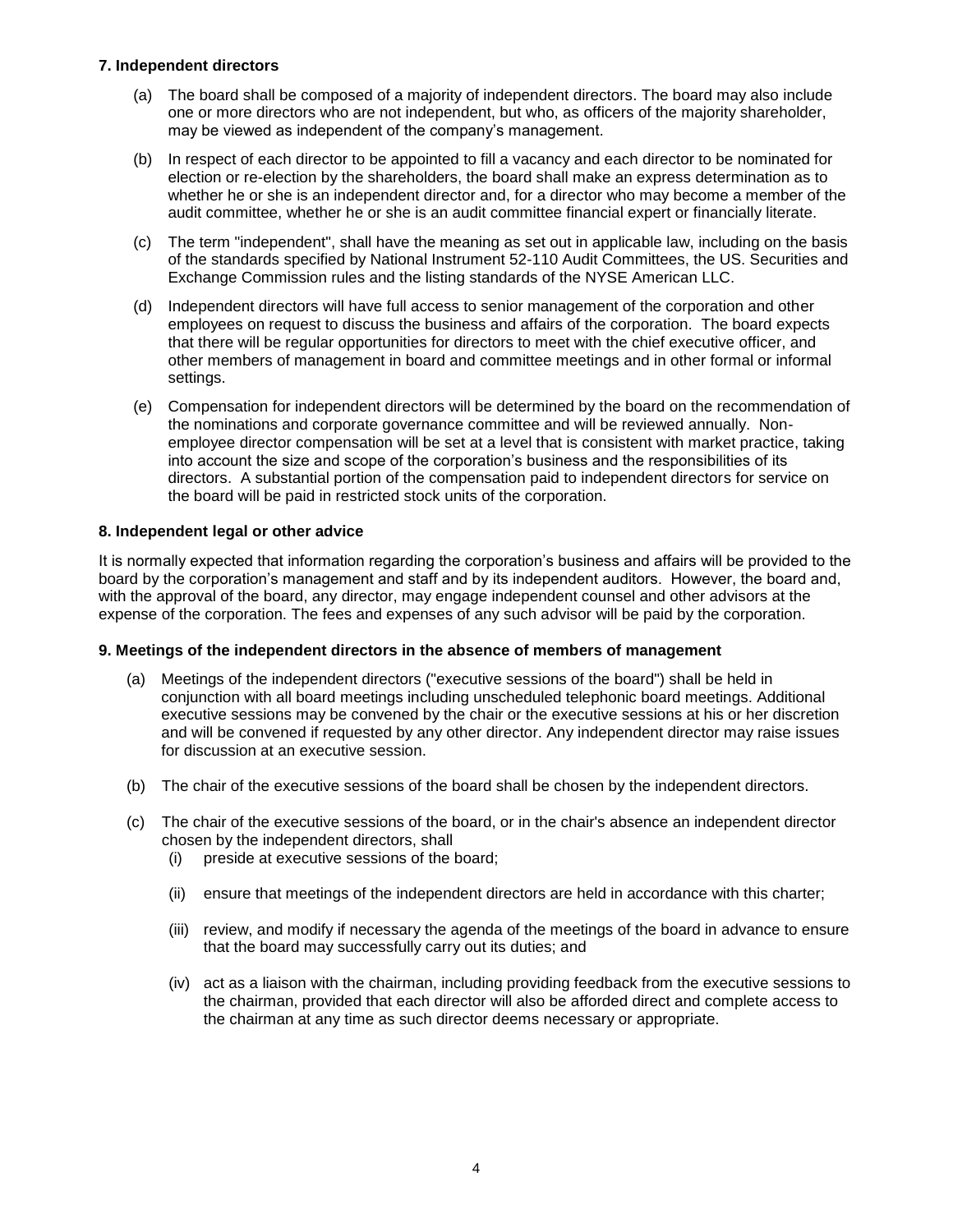- (d) The purposes of the executive sessions of the board shall include the following:
	- (i) to raise substantive issues that are more appropriately discussed in the absence of management;
	- (ii) to discuss the need to communicate to the chairman of the board any matter of concern raised by any committee or any director;
	- (iii) to address issues raised but not resolved at meetings of the board and assess any follow-up needs with the chairman of the board;
	- (iv) to discuss the quality, quantity, and timeliness of the flow of information from management that is necessary for the independent directors to effectively and responsibly perform their duties, and advise the chairman of the board of any changes required; and
	- (v) to seek feedback about board processes.

## **10. Selection and tenure of directors**

The nominations and corporate governance committee shall recommend to the board a slate of director candidates for election at each annual meeting of shareholders and shall recommend to the board directors to fill vacancies, including vacancies created as a result of any increase of the size of the board.

The guidelines for selection and tenure of directors shall be as follows:

# (a) **Selection**

In considering the qualifications of potential nominees for election as directors, the nominations and corporate governance committee considers the work experience and other areas of expertise of the potential nominees with the objective of providing for diversity among non-employee directors. The following key criteria are considered to be relevant to the work of the board of directors and its committees:

# **Work Experience**

- Experience in leadership of businesses or other large organizations (Leadership of large organizations)
- Operations/technical experience (Operations / technical)
- Project management experience (Project management)
- Experience in working in a global work environment (Global experience)
- Experience in development of business strategy (Strategy development)
- Experience with environmental, health, community relations and/or safety policy, practices and management (Environment and sustainability)

## **Other Expertise**

- Audit committee financial expert
- Expertise in financial matters (Financial expertise)
- Expertise in managing relations with government (Government relations)
- Experience in academia or in research (Academic / research)
- Expertise in information technology and cybersecurity oversight (Information technology / Cybersecurity oversight)
- Expertise in executive compensation policies and practices (Executive compensation)
- Expertise in oversight of risk management policies and practices (Risk management)

In addition, the nominations and corporate governance committee may consider the following additional factors:

- possessing expertise in any of the following areas: law, science, marketing, administration, social/political environment or community and civic affairs;
- individual competencies in business and other areas of endeavour in contributing to the collective experience of the directors; and
- providing diversity in age, regional association, gender and other diversity elements (including Aboriginal peoples, persons with disabilities and members of visible minorities).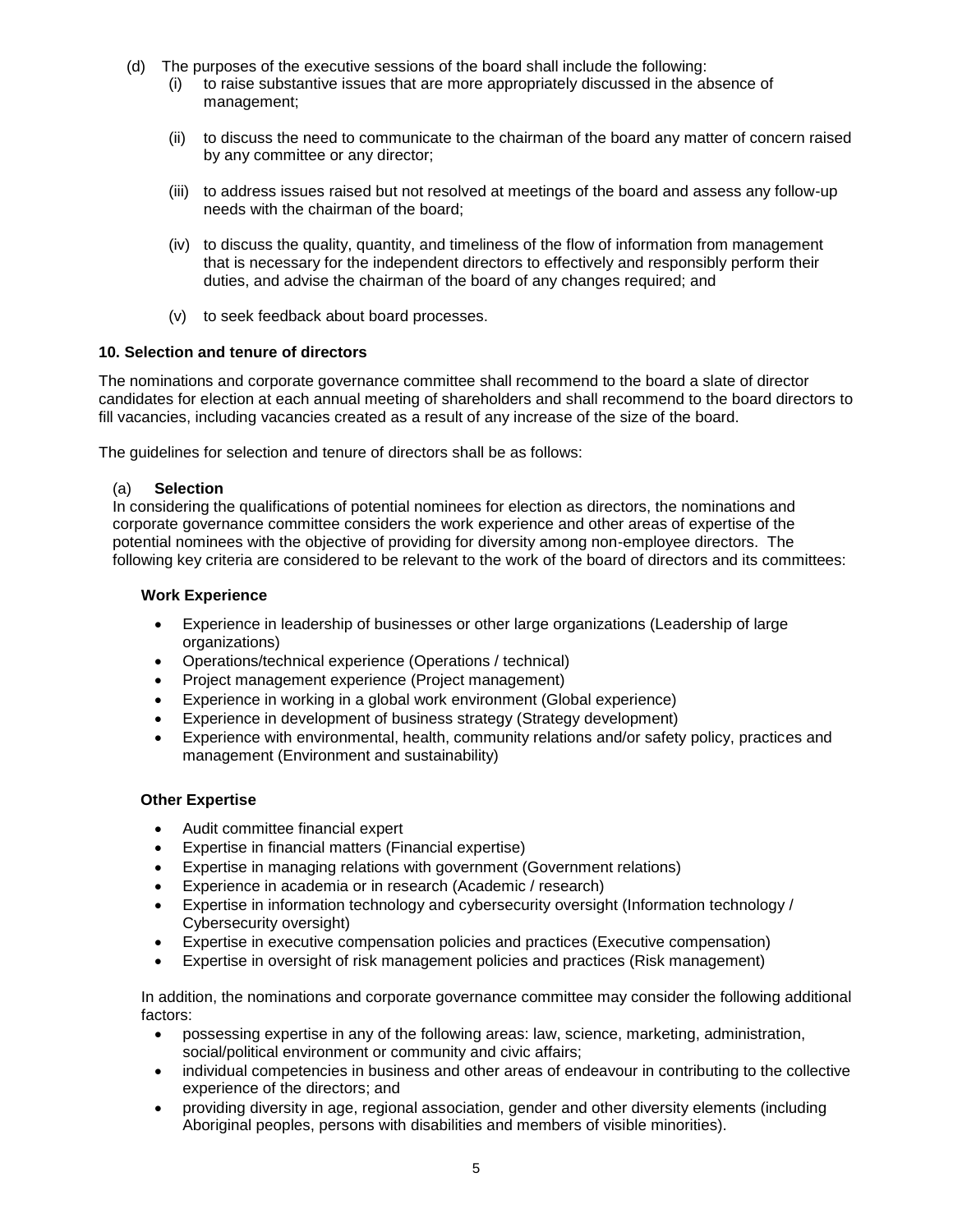The nominations and corporate governance committee shall then assess what work experience and other expertise each existing director possesses. The nominations and corporate governance committee shall identify individuals qualified to become new board members and recommend to the board the new director nominees. In making its recommendations, the nominations and corporate governance committee shall consider the work experience and other expertise that the board considers each existing director to possess and which each new nominee will bring. The nominations and corporate governance committee may also consider the additional factors noted above and any other factors which it believes to be relevant.

A candidate may be nominated for directorship after consideration has been given as to his or her degree of compatibility with the following criteria, i.e., as to whether he or she:

- will not adversely affect the requirements with respect to citizenship and residency for the directors imposed by the *Canada Business Corporations Act*;
- will not adversely affect the corporation's status as a foreign private issuer under U.S. securities legislation;
- possesses the ability to contribute to the broad range of issues with which the directors and any one or all of the committees of directors must deal;
- will serve on the boards of other public companies only to the extent that such services do not detract from the director's ability to devote the necessary time and attention as a director;
- is able to devote the necessary amount of time to prepare for and attend all meetings of the directors and committees of directors, and to keep abreast of significant corporate developments;
- is free of any present or apparent potential legal impediment or conflict of interest, such as:
	- $\circ$  serving as an employee or principal of any organization presently providing a significant level of service to the corporation or which might so provide to the corporation, for example, institutions engaged in commercial banking, underwriting, law, management consulting, insurance, or trust companies; or of any substantial customer or supplier of the corporation;
	- $\circ$  serving as an employee or director of a competitor of the corporation, such as petroleum or chemical businesses, or of a significant competitor of corporations represented by a director of this corporation;
	- $\circ$  serving as the chief executive officer or a top administrator of an organization that has the chief executive officer or a top administrator of this corporation serving as director;
- is expected to remain qualified to serve for a minimum of five years;
- will not, at the time that he or she stands for election or appointment, have attained the age of 72;
- if an independent director, is, or will become within a period of five years of becoming a director, the beneficial owner, directly or indirectly, of not less than 16,500 common shares, deferred share units or restricted stock units of the corporation.

## (b) **Tenure**

## (i) Re-nomination

An incumbent director shall be supported for re-nomination as long as he or she:

- does not suffer from any disability that would prevent the effective discharge of his or her responsibilities as a director;
- makes a positive contribution to the effective performance of the directors;
- regularly attends directors' and committee meetings;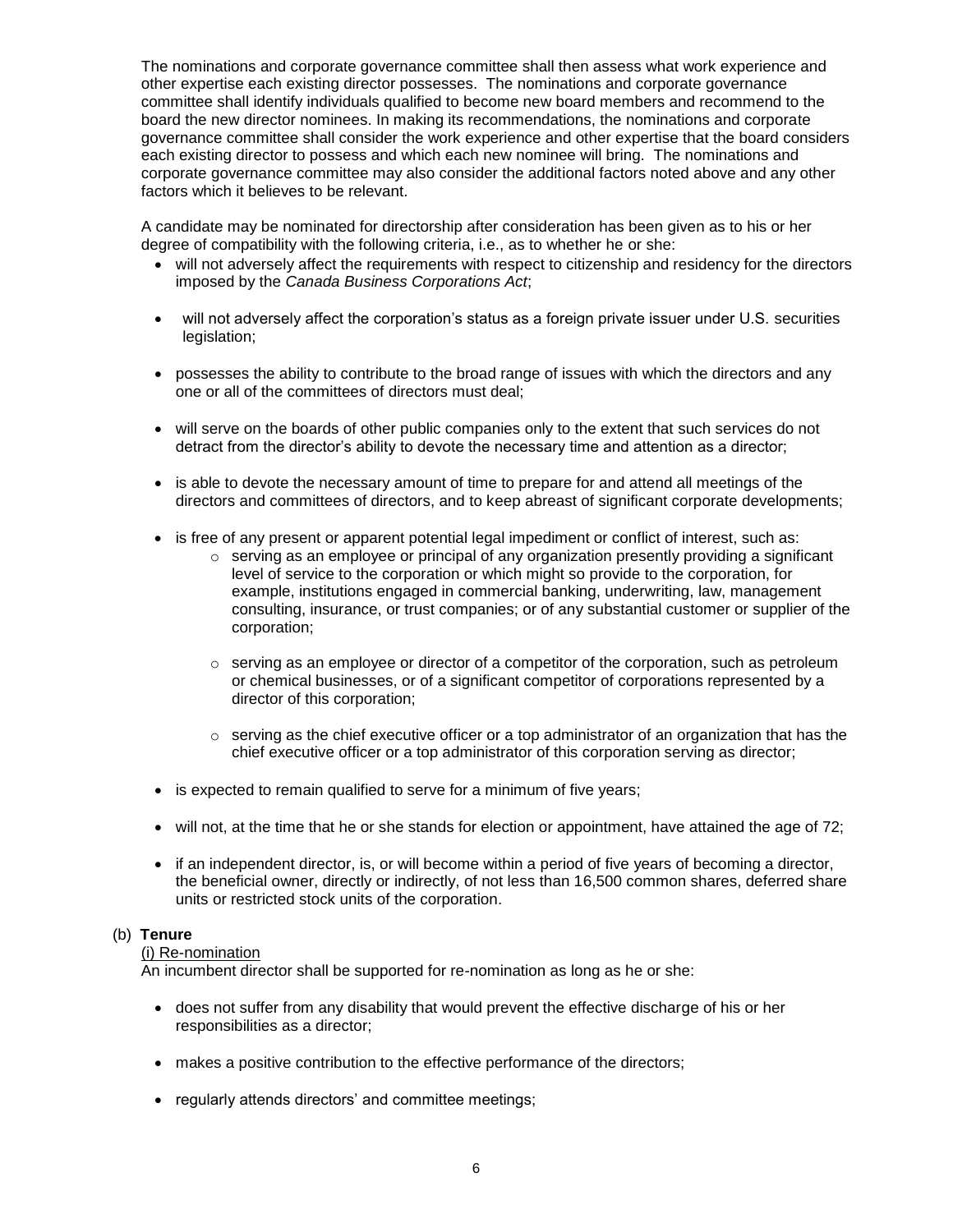- has not made a change with respect to principal position or thrust of involvement or regional association that would significantly detract from his or her value as a director of the corporation;
- is not otherwise, to a significant degree, incompatible with the criteria established for use in the selection process;
- in a situation where it is known that a director will become incompatible with the criteria established for use in the selection process within a three-month period of election, such as retirement from principal position at age 65, this information would be included in the management proxy circular, and where possible, information regarding the proposed replacement would also be included;
- will not, at the time that he or she stands for re-election, have attained the age of 72; however, under exceptional circumstances, at the request of the chairman, the nominations and corporate governance committee may continue to support the nomination.

# (ii) Resignation

An incumbent director will resign in the event that he or she:

- experiences a change in circumstances such as a change in his or her principal occupation, including an officer of the corporation ceasing to hold that position, but not merely a change in geographic location;
- displays a change in the exercise of his or her powers and in the discharge of duties that, in the opinion of at least 75 percent of the directors, is incompatible with the duty of care of a director as defined in the *Canada Business Corporations Act*;
- has made a change in citizenship or residency that will adversely affect the requirements for directors with respect to those areas imposed by the *Canada Business Corporations Act;*
- has made a change in citizenship or residency that adversely affects the corporation's status as a foreign private issuer under U.S. securities legislation;
- develops a conflict of interest, such as
	- $\circ$  assuming a position as an employee or principal with any organization providing a significant level of service to the corporation, for example, institutions engaged in commercial banking, underwriting, law, management consulting, insurance, or trust companies; or with any substantial customer or supplier of the corporation;
	- $\circ$  assuming a position as an employee or director of any competitor of the corporation, such as petroleum or chemical businesses, or of a competitor of corporations represented by a director of this corporation;
	- $\circ$  assuming the position of chief executive officer or a top administrator of an organization that has the chief executive officer or a top administrator of this corporation serving as a director;
	- $\circ$  becomes unable to devote the necessary amount of time to prepare for and regularly attend meetings of the directors and committees of directors, and to keep abreast of significant corporate developments,

and the nominations and corporate governance committee will make a recommendation to the board as to whether to accept or reject such resignation.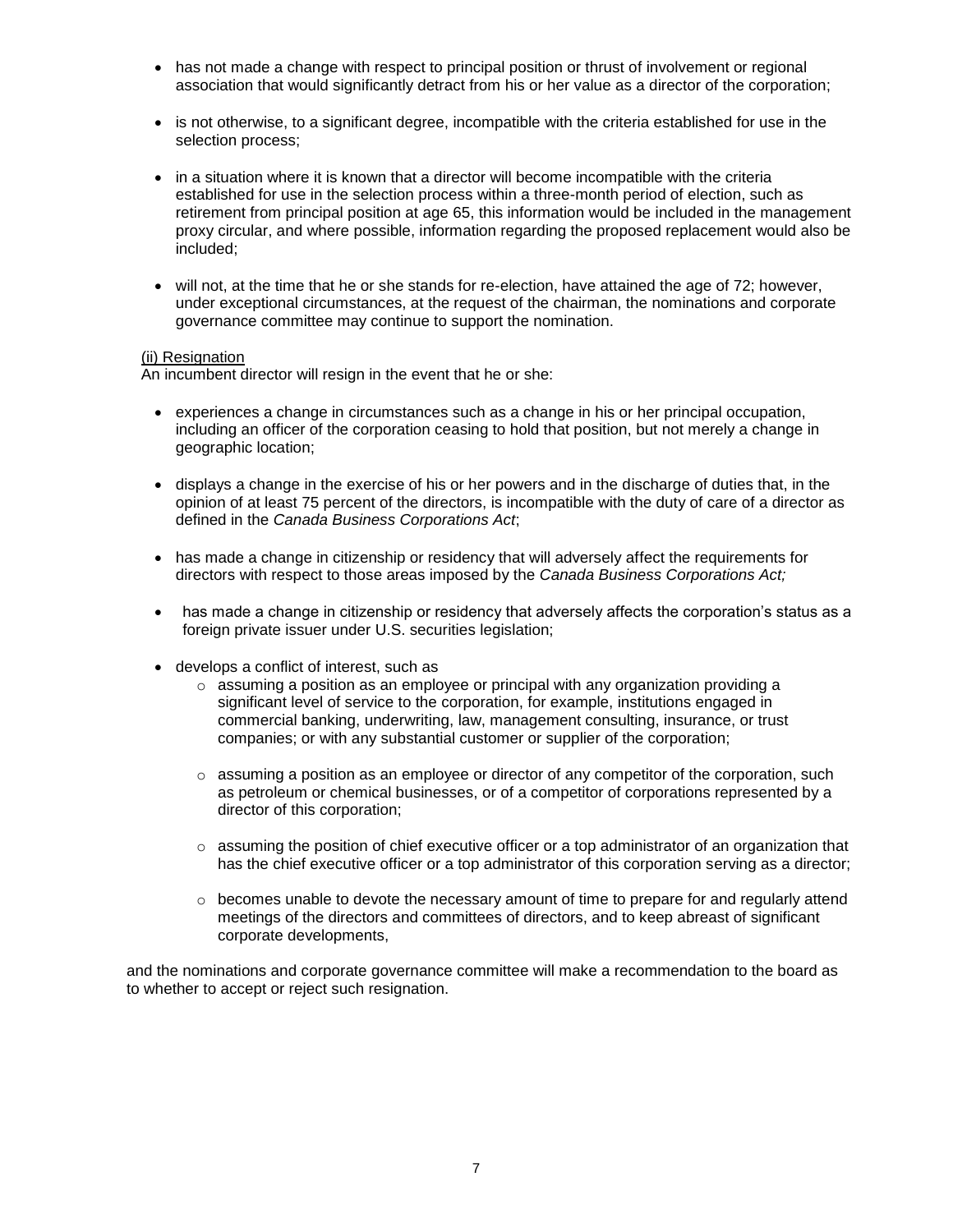# **11. Election of Directors**

All directors will stand for election at the annual meeting of shareholders. If the majority shareholder's holdings were ever to fall below 50% for any non-contested elections of directors, any director nominee who receives a greater number of votes "withheld" from his or her election than votes "for" in such election shall tender his or her resignation. Within 90 days after certification of the election results, the board will decide, through a process managed by the nominations and corporate governance committee and excluding the nominee in question, whether to accept the resignation. Absent a compelling reason for the director to remain on the board, the board shall accept the resignation. The board will promptly disclose and, if applicable, the reasons for rejecting the tendered resignation.

# **12. Director Orientation and Continuing Education**

# (a) **Orientation**

New non-employee directors will receive a comprehensive orientation from appropriate executives regarding the corporation's business and affairs.

# (b) **Continuing Education**

Reviews of aspects of the corporation's operations will be presented by appropriate employees from time to time as part of the agenda of regular board meetings. The board will also normally conduct an on-site visit to a location other than the corporation's headquarters in conjunction with one or more regular board meetings every year.

# **13. Chairman and chief executive officer**

The board currently believes that it is appropriate and efficient for the corporation's chief executive officer to also act as chairman of the board. However, the board retains the authority to separate those functions if it deems such action appropriate in the future.

# (a) **Position description**

The chairman and chief executive officer shall:

- plan and organize all activities of the board of directors;
- ensure that the board receives sufficient, timely information on all material aspects of the corporation's operations and financial affairs;
- chair annual and special meetings of the shareholders;
- conduct the general management and direction of the business and affairs of the corporation;
- recommend to the board of directors a strategic plan for the corporation's business and, when approved by the board of directors, implement this strategic plan and report to the board of directors on the implementation of this strategic plan;
- develop and implement operational policies to guide the corporation within the limits prescribed by the corporation's by-laws and the directions adopted by the board of directors;
- identify, for review with the board of directors, the principal risks of the corporation's business, where identifiable, and develop appropriate systems to manage such risks;
- under the oversight of the board of directors, develop plans for succession planning for senior management, including the appointing, training and monitoring thereof, and implement those plans;
- ensure compliance with the corporation's code of ethics and business conduct so as to foster a culture of integrity throughout the company; and
- ensure effective internal controls and management information systems are in place.

# (b) **Minimum shareholding requirements**

The chairman and chief executive officer shall hold, or shall, within three years after his appointment as chairman and chief executive officer, acquire shares of the corporation, including common shares and restricted stock units, of a value no less than five times his base salary.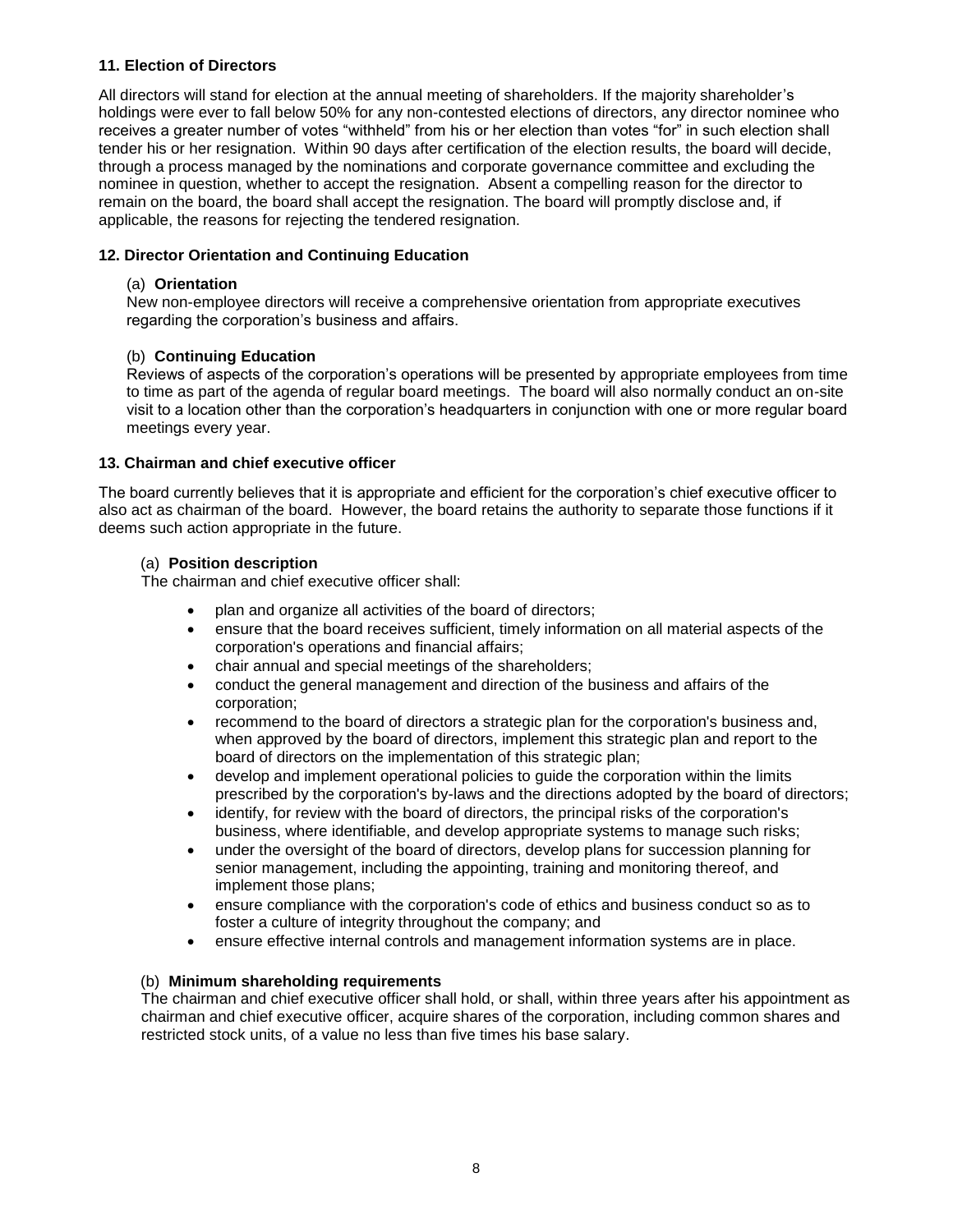# **Audit Committee Charter**

## **1. Purpose of the Committee**

The primary purpose of the audit committee (the "committee") is oversight. The committee shall assist the board of directors (the "board") in fulfilling its responsibility to oversee:

- management's conduct of the corporation's financial reporting process,
- the integrity of the financial statements and other financial information provided by the corporation to Canadian securities regulators, the United States Securities and Exchange Commission (the "SEC") and the public,
- the corporation's system of internal accounting and financial controls,
- the corporation's compliance with legal and regulatory requirements,
- the performance of the corporation's internal audit function,
- the independent auditors' qualifications, performance, and independence, and
- the annual independent audit of the corporation's financial statements.

The corporation's management is responsible for preparing the corporation's financial statements. The independent auditors are responsible for auditing those financial statements. Management, including the internal audit function, and the independent auditors, have more time, knowledge, and detailed information about the corporation than do committee members. Consequently, in carrying out its oversight responsibilities, the committee is not providing any expert or special assurance as to the corporation's financial statements, or any professional certification as to the independent auditors' work, including with respect to auditor independence. Each member of the committee shall be entitled to rely on the integrity of people and organizations from whom the committee receives information and the accuracy of such information, including representations by management and the independent auditors regarding non-audit services provided by the independent auditors.

## **2. Committee Membership**

The committee shall consist of no fewer than three members. Committee members shall be appointed by the board from among its independent members who shall serve at the pleasure of the board, but only so long as he or she continues to be a director of the corporation and is independent. Each member of the committee must satisfy such criteria of independence as the board may establish and such additional regulatory or listing requirements as the board may determine to be applicable or appropriate. Each member of the committee shall serve only so long as he or she continues to be a director of the corporation and is independent. The actual number of members shall be determined from time to time by resolution of the board.

Accordingly, each member of the committee shall be financially literate within a reasonable period of time after appointment to the committee; must be "independent" as defined in the board charter; and may not serve on more than two other public company audit committees unless the board determines that such simultaneous service would not impair the ability of the member to serve effectively on the committee. In addition, at least one member of the committee shall be an "audit committee financial expert" as defined by applicable laws.

## **3. Committee Structure and Operation**

The chair and vice-chair of the committee shall be designated by the board from among the members of the committee. The committee shall fix its own rules of procedure and shall meet where and as provided by such rules or by resolution of the committee. In addition to the regular meeting schedule established by the committee, the chair of the committee may call a special meeting at any time.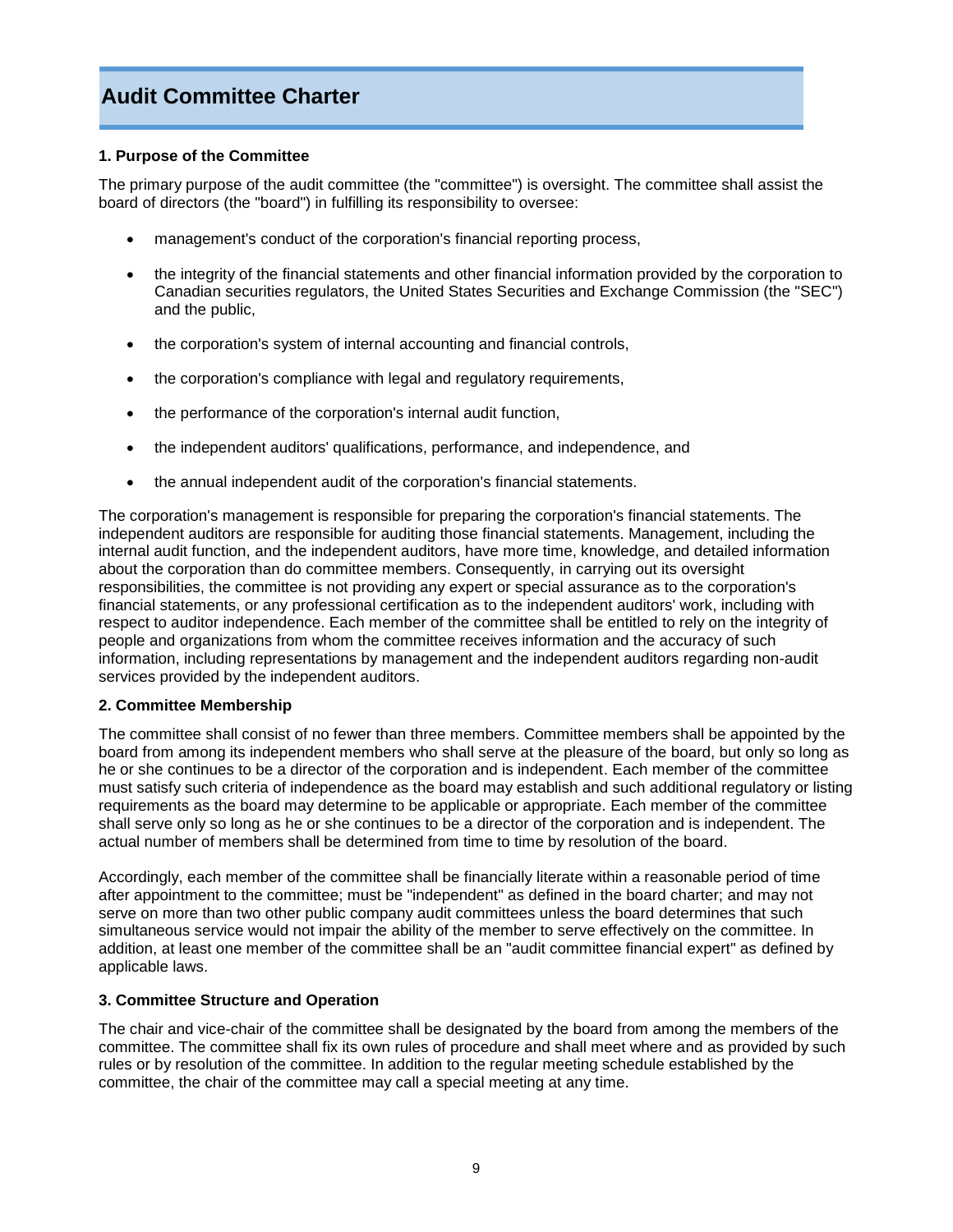The chair, or in that person's absence, the vice-chair or in the vice-chair's absence, an alternate designated by the committee, shall:

- (a) preside at committee meetings;
- (b) ensure that meetings of the committee are held in accordance with this charter; and
- (c) review, and modify if necessary the agenda of the meetings of this committee in advance to ensure that the committee may effectively carry out its duties.

A majority of the members of the committee shall constitute a quorum thereof. Every question shall be decided by a majority of the votes cast on the question and in the case of an equality of votes, the chair of the meeting shall be entitled to a second or casting vote.

The committee shall designate its secretary.

Meetings of the committee may be called by any member or by the external auditors of the corporation, and notice of every meeting shall be given to the external auditors.

The external auditors and the internal auditor of the corporation shall report directly to the audit committee.

The committee shall act only on the affirmative vote of a majority of the members at a meeting or by unanimous written consent.

The committee may establish sub-committees to carry out such duties as the committee may assign.

## **4. Committee Activities**

The following shall be the common recurring activities of the committee in carrying out its purposes. These activities are set forth as a guide with the understanding that the committee may diverge from this guide as appropriate given the circumstances.

- (a) recommend the external auditors to be appointed by the shareholders, review and recommend their remuneration to the board, approve advances on such remuneration, which shall be paid by the corporation, and oversee their work, including the resolution of disagreements between management and the external auditor regarding financial reporting.
- (b) approve the proposed current year audit program of the external auditors and assess the results of the program after the end of the program period.
- (c) approve in advance any non-audit services that are permitted by applicable law to be performed by the external auditors after considering the effect of such services on their independence.
- (d) receive from the external auditors a formal written statement delineating all relationships between the external auditor and the corporation consistent with Independence Standards Board Standard 1, and shall actively engage in a dialogue with the external auditor with respect to any disclosed relationships or services that may impact the objectivity and independence of the external auditor and shall recommend that the board take any appropriate action to oversee the independence of the external auditor.
- (e) maintain hiring policies for employees and former employees of the independent auditors.
- (f) establish procedures for the receipt, retention and treatment of complaints received by the corporation regarding accounting, internal accounting controls, or auditing matters and the confidential, anonymous submission by employees of the corporation of concerns regarding questionable accounting or auditing matters.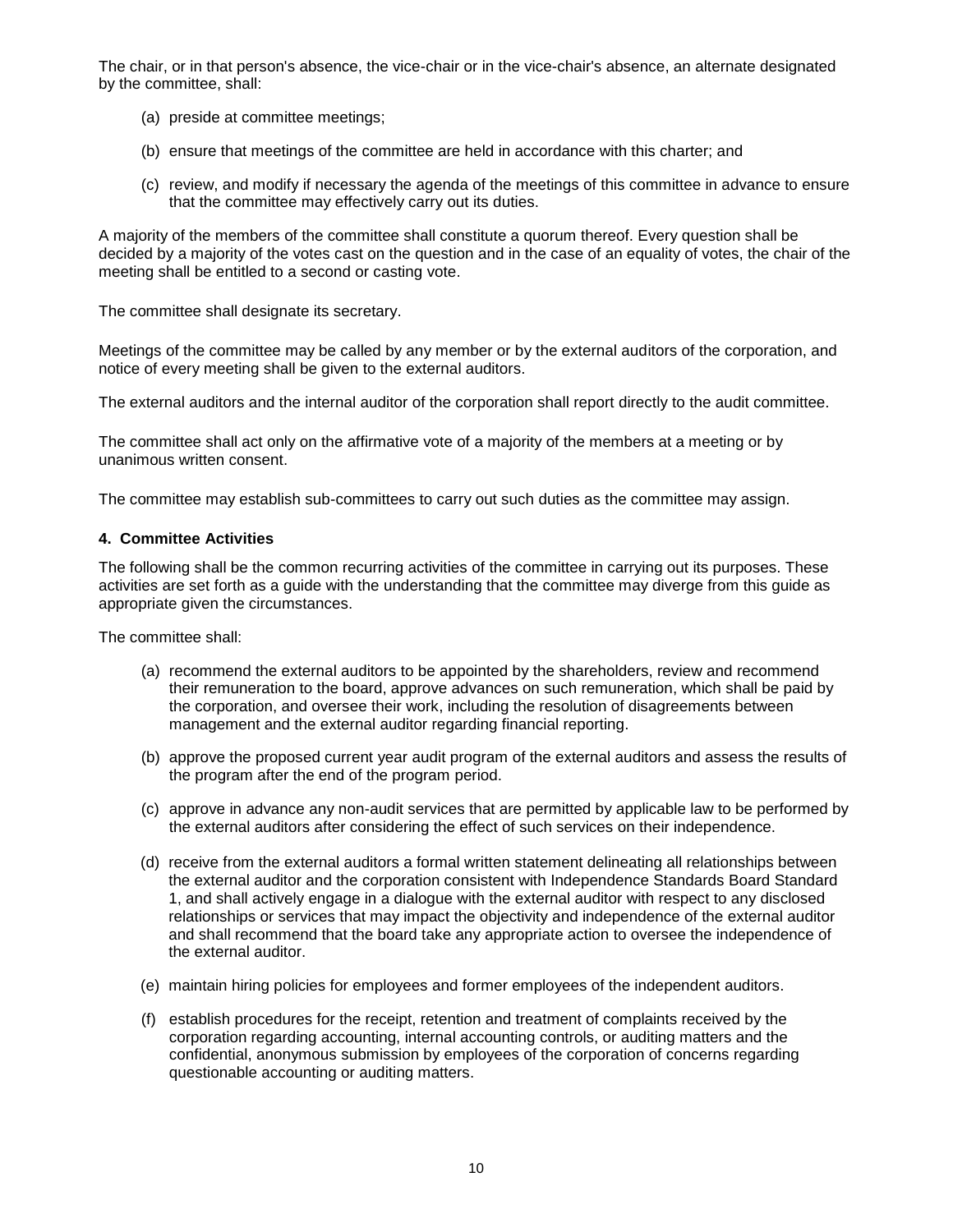- (g) approve the proposed current year audit program of the internal auditors and assess the results of the program after the end of each quarter.
- (h) review the adequacy of the corporation's system of internal controls and auditing procedures.
- (i) review the accounting and financial reporting processes of the corporation.
- (j) approve changes proposed by management in accounting principles and practices, and review changes proposed by the accounting profession or other regulatory bodies which impact directly on such principles and practices.
- (k) review the quarterly news release of financial and operating results, the annual and quarterly financial statements of the corporation, any accounting items affecting the statements and the overall format and content of the statements, and the related management discussion and analysis, prior to approval of such news release and financial statements by the board of directors.
- (l) review the results of the corporation's business ethics compliance program.
- (m) review annually a summary of senior management expense accounts.
- (n) evaluate, along with the other members of the board, management, the controller, and the general auditor, the qualifications, performance and independence of the independent auditors, including the performance of the lead audit partner.
- (o) require attendances at its meetings by members of management, as the committee may direct.
- (p) undertake such additional activities within the scope of its responsibilities as it may deem appropriate.

The committee will annually complete a self-evaluation of the committee's own performance and effectiveness and will consider whether any changes to the committee's charter are appropriate.

## **6. Resources and Authority of the Committee**

The committee has exclusive authority with respect to the retention of the independent auditors described in section 4 of this charter. In discharging its oversight role, the committee is empowered to investigate any matter brought to its attention with full access to all books, records, facilities, and personnel of the corporation. The committee also has the authority to retain outside advisors, including legal counsel, auditors, or other experts, as it deems appropriate; to approve the fees and expenses of such advisors; and to incur such other ordinary administrative expenses as are necessary or appropriate in carrying out its duties.

# **Public Policy and Corporate Responsibility Committee Charter**

# **1. Purpose of the Committee**

The primary purpose of the public policy and corporate responsibility committee (the 'committee') is to review and provide advice, as the committee deems appropriate, regarding the corporation's policies, programs and practices on public issues of significance including their effects on safety, security, health and the environment. This includes environmental, health, personnel and process safety, security and sustainability risks and performance, including the risks associated with climate change. It also includes compliance with legislation and the assessment of long term impacts of public policy, climate change and sustainable business practices on corporate performance.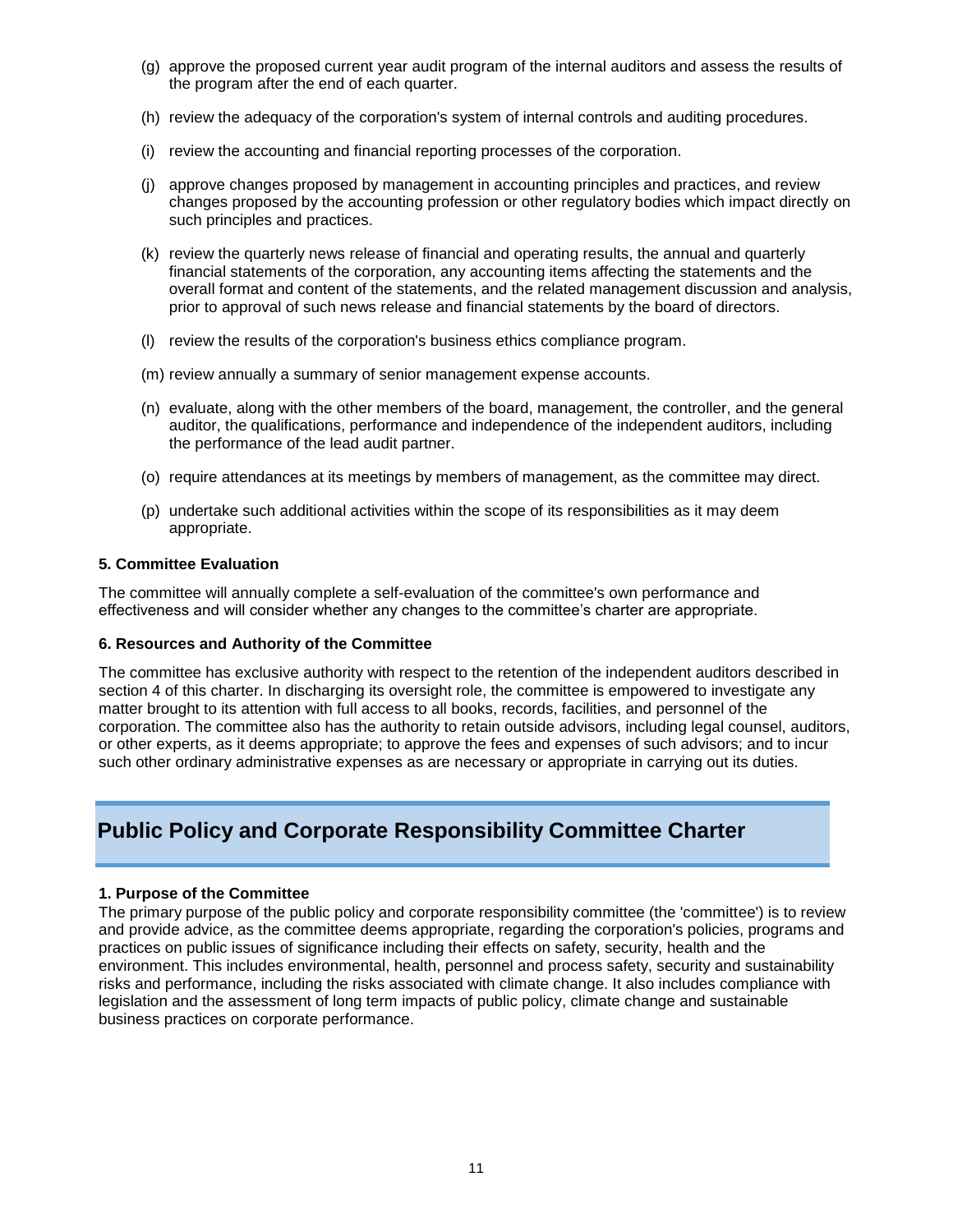# **2. Committee Membership**

The committee shall consist of no fewer than three members, to be appointed by the board of directors from among (a) the independent directors; and (b) the non-independent directors who are not members of the corporation's management, who shall serve at the pleasure of the board, but only so long as he or she continues to be a director of the corporation. The actual number of members shall be determined from time to time by resolution of the board. Members of the committee should be suitably knowledgeable in matters pertaining to public issues.

# **3. Committee Structure and Operation**

The chair and vice-chair of the committee shall be designated by the board from among the members of the committee. The committee shall fix its own rules of procedure and shall meet where and as provided by such rules or by resolution of the committee.

The chair, or in that person's absence, the vice-chair or in the vice-chair's absence, an alternate designated by the committee, shall:

- (a) preside at committee meetings;
- (b) ensure that meetings of the committee are held in accordance with this charter; and
- (c) review, and modify if necessary the agenda of the meetings of this committee in advance to ensure that the committee may effectively carry out its duties.

A majority of the members of the committee shall constitute a quorum thereof. Every question shall be decided by a majority of the votes cast on the question and in the case of an equality of votes, the chair of the meeting shall be entitled to a second or casting vote.

The committee shall designate its secretary.

Meetings of the committee may be called by any member.

The committee shall act only on the affirmative vote of a majority of the members at a meeting or by unanimous written consent.

The committee may establish subcommittees consisting of one or more members to carry out such duties as the committee may delegate.

## **4. Committee Activities**

The following shall be the common recurring activities of the committee in carrying out its purpose. These activities are set forth as a guide with the understanding that the committee may diverge from this guide as appropriate given the circumstances.

- (a) review and monitor the effectiveness of the corporation's policies, programs and practices on environment, health, safety, security and sustainability, including the impact, risks and disclosure associated with climate change and greenhouse gas emissions, and make such recommendations to the board with respect thereto as it may deem advisable.
- (b) monitor the corporation's compliance with legislative, regulatory and corporation standards for environmental, health, safety, security and sustainability practices and matters, including the impact, risks and disclosure associated with climate change and greenhouse gas emissions, and advise the directors on the results and adequacy thereof.
- (c) monitor trends and review current and emerging public policy issues relating to matters of significance to the corporation, including environment, health, safety, security and sustainability issues and the impact, risks and disclosure associated with climate change and greenhouse gas emissions, as they may impact the corporation's operations.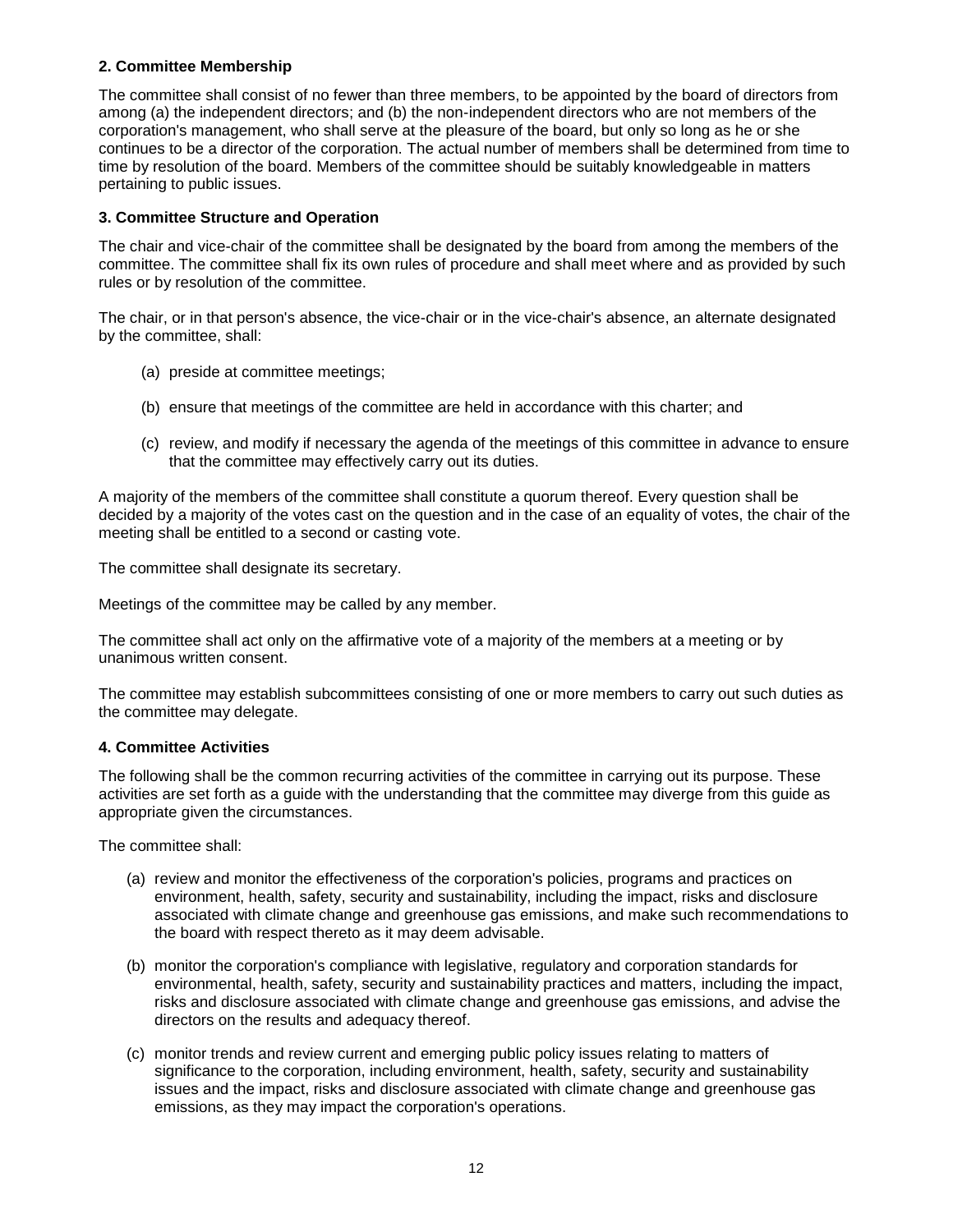- (d) review the impact of proposed legislation relating to matters of significance to the corporation, including the impact of the environment, health, safety and security on the operations of the corporation and to advise the directors and management as to the appropriate response of the corporation thereto.
- (e) recommend to the directors and management desirable policies and actions arising from its review and monitoring activity.
- (f) require attendances at its meetings by members of management, as the committee may direct.
- (g) undertake such additional activities within the scope of its responsibilities as it may deem appropriate.

The committee will annually complete a self-evaluation of the committee's own performance and effectiveness and will consider whether any changes to the committee's charter are appropriate.

## **6. Resources and Authority of the Committee**

The committee has the authority to retain such outside advisors, including legal counsel or other experts, as it deems appropriate, and to approve the fees and expenses of such advisors.

# **Executive Resources Committee Charter**

## **1. Purpose of the Committee**

The primary purpose of the executive resources committee (the "committee") is to discharge the board of directors' (the "board") responsibilities relating to the evaluation and compensation of the corporation's chief executive officer (the "CEO") and certain other key senior executive management positions reporting directly to the CEO, including all officers of the corporation, and to discharge the responsibilities of the committee under applicable rules and regulations. The committee also makes recommendations to the board regarding succession planning and development for senior executives and positions as needed.

## **2. Committee Membership**

The committee shall consist of no fewer than three members, to be appointed by the board of directors from among (a) the independent directors; and (b) the non-independent directors who are not members of the corporation's management, who shall serve at the pleasure of the board, but only so long as he or she continues to be a director of the corporation. The actual number of members shall be determined from time to time by resolution of the board. Members of the committee should be suitably knowledgeable in matters pertaining to executive compensation.

## **3. Committee Structure and Operation**

The chair and vice-chair of the committee shall be designated by the board from among the members of the committee. The committee shall fix its own rules of procedure and shall meet where and as provided by such rules or by resolution of the committee.

The chair, or in that person's absence, the vice-chair or in the vice-chair's absence, an alternate designated by the committee, shall:

- (a) preside at committee meetings;
- (b) ensure that meetings of the committee are held in accordance with this charter; and
- (c) review, and modify if necessary the agenda of the meetings of this committee in advance to ensure that the committee may effectively carry out its duties.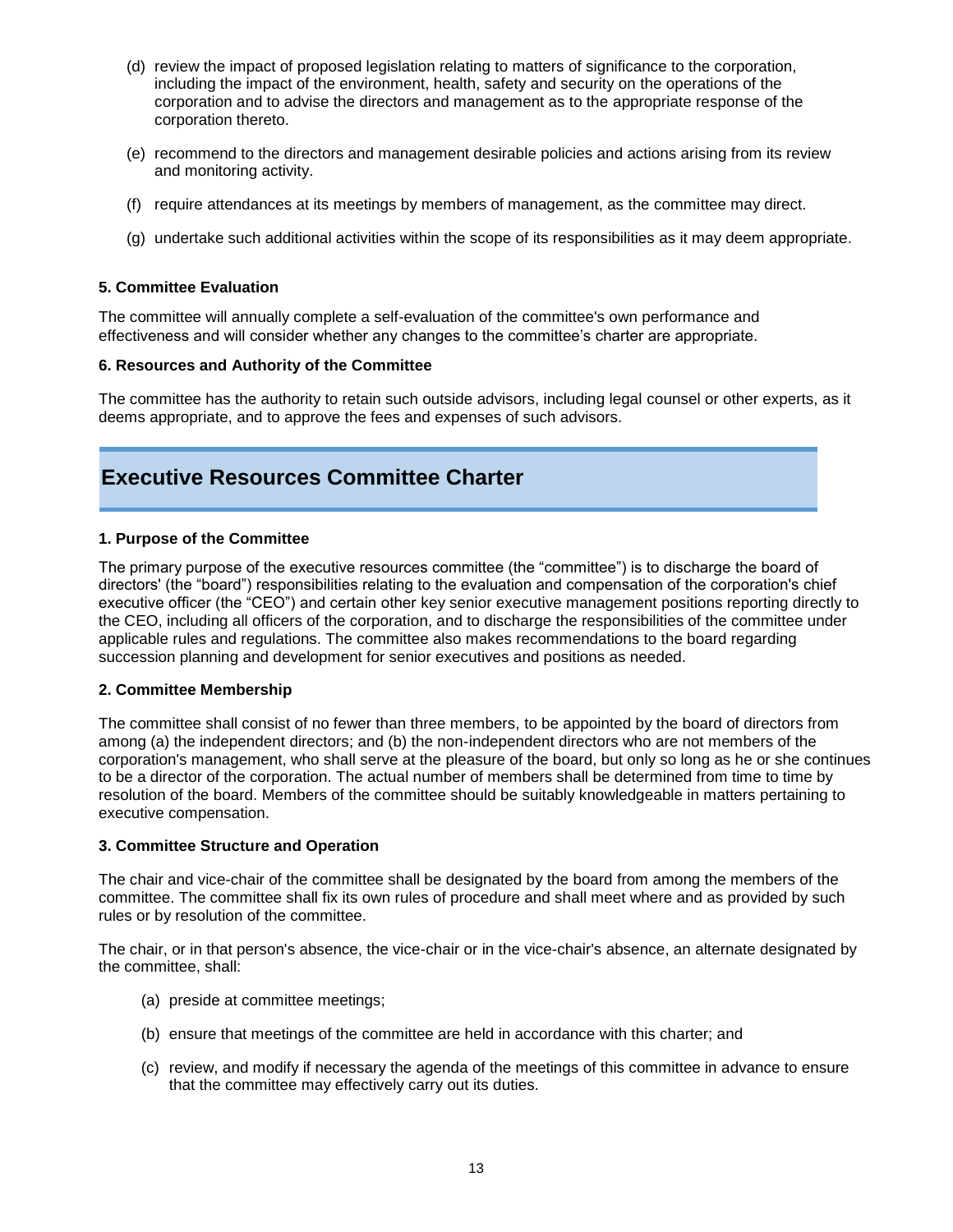A majority of the members of the committee shall constitute a quorum thereof. Every question shall be decided by a majority of the votes cast on the question and in the case of an equality of votes, the chair of the meeting shall be entitled to a second or casting vote.

The committee shall designate its secretary.

Meetings of the committee may be called by any member.

The committee shall act only on the affirmative vote of a majority of the members at a meeting or by unanimous written consent.

The committee may establish subcommittees consisting of one or more members to carry out such duties as the committee may delegate.

# **4. Committee Activities**

The following shall be the common recurring activities of the committee in carrying out its purposes. These activities are set forth as a guide with the understanding that the committee may diverge from this guide as appropriate given the circumstances.

- (a) review and approve the corporate goals and objectives relevant to the compensation of the CEO.
- (b) review data on competitive compensation practices and review and evaluate policies and programs through which the corporation compensates its employees.
- (c) at least annually evaluate the CEO's performance as measured against the goals and objectives outlined above.
- (d) approve salaries and other compensation (including supplemental compensation such as cash bonuses and incentive bonus units, long-term incentive compensation such as restricted stock units, and any other payments for service), for the CEO and other key senior executive management positions reporting directly to the CEO, including all officers of the corporation.
- (e) at least annually review succession planning and development strategies for the CEO and key senior executive management positions reporting directly to the CEO, including all officers of the corporation.
- (f) review the executive development system to ensure that it foresees the corporation's senior management requirements and provides for early identification and development of key resources.
- (g) review and approve an annual report on compensation for inclusion in the corporation's management proxy circular in accordance with applicable legal requirements.
- (h) make recommendations to the board with respect to incentive compensation plans and equity-based plans.
- (i) review proposed terms of any new incentive program and any major amendment of an existing program, and make such recommendations to the board with respect thereto as it may deem advisable.
- (j) review and report on risks arising from the corporation's compensation policies and practices for employees as required by Canadian securities regulators and stock exchanges on which the corporation's stock trades.
- (k) consider factors that could affect the independence or represent a conflict of interest on the part of any compensation consultant, independent legal counsel, or other adviser the committee may retain and report thereon as required by Canadian securities regulators and stock exchanges on which the corporation's stock trades.
- (l) require attendances at its meetings by members of management, as the committee may direct.
- (m) undertake such additional activities within the scope of its responsibilities as it may deem appropriate.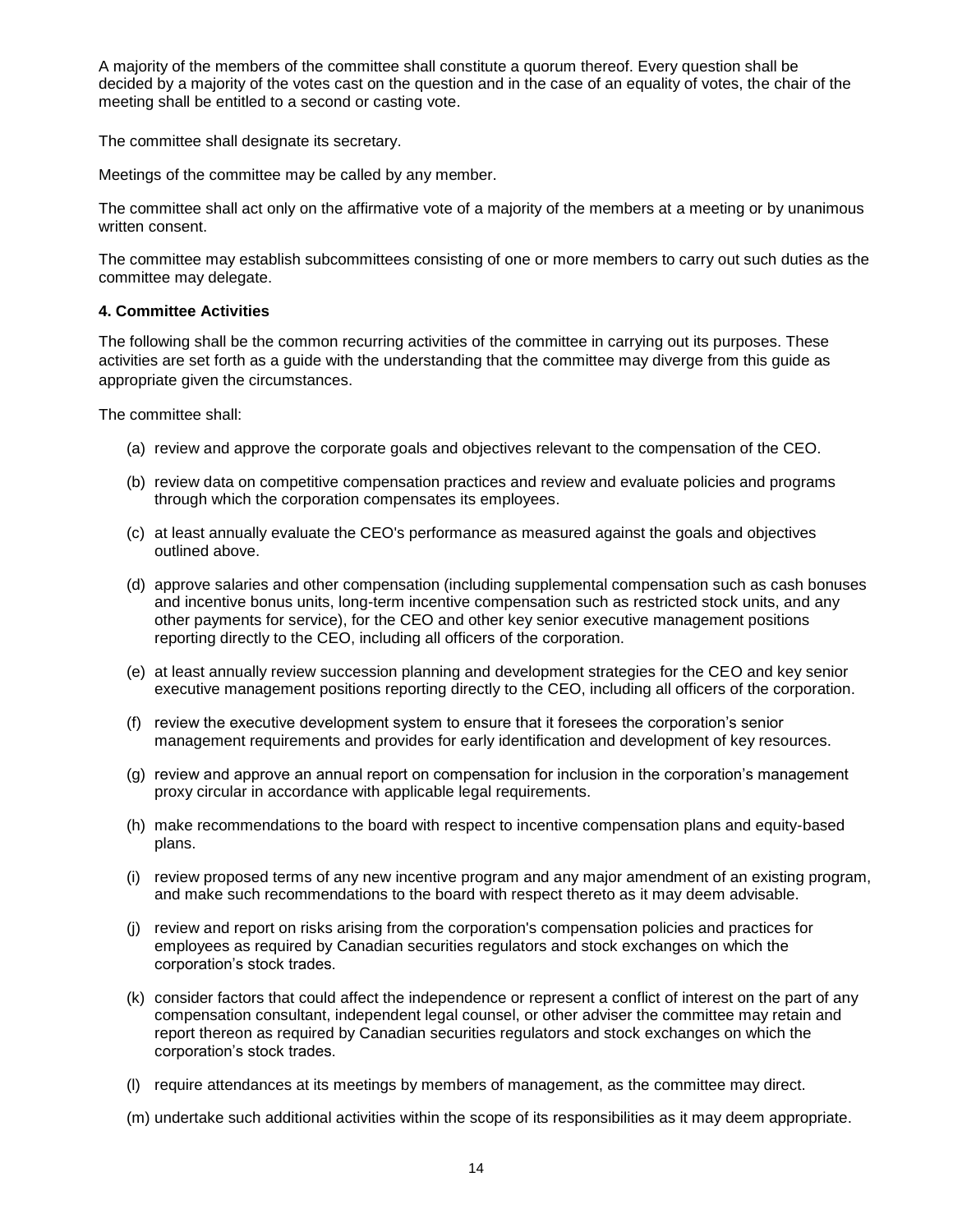The committee will annually complete a self-evaluation of the committee's own performance and effectiveness and will consider whether any changes to the committee's charter are appropriate.

# **6. Resources and Authority of the Committee**

The committee and, with the approval of the committee, any member, may engage independent counsel, compensation consultants or other advisors at the expense of the corporation. The committee shall be directly responsible for the appointment, compensation and oversight of the work of any independent legal counsel, compensation consultant or other advisor retained by the committee. The committee may select outside legal counsel, a compensation consultant or other advisor (an "Advisor") to the committee only after taking into consideration all factors relevant to the Advisor's independence from management, including the following:

- the provision of other services to the corporation by the person that employs the Advisor;
- the amount of fees received from the corporation by the person that employs the Advisor as a percentage of such that person's total revenue;
- the policies and procedures of the person that employs the Advisor that are designed to prevent conflicts of interest;
- any business or personal relationship of the Advisor with a member of the committee;
- any stock of the corporation owned by the Advisor; and
- any business or personal relationship of the Advisor or the person employing the Advisor with an executive officer of the corporation.

# **Nominations and Corporate Governance Committee Charter**

# **1. Purpose of the Committee**

The primary purpose of the nominations and corporate governance committee (the 'committee') is to monitor compliance with good corporate governance standards; to identify individuals qualified to become board members; to recommend to the board director nominees for election at the annual meeting of shareholders or for election by the board to fill open seats between annual meetings; to recommend to the board committee appointments for directors, including appointments as chair and vice chair of such committees; to review and make recommendations to the board regarding non-employee director compensation; and to develop and recommend to the board corporate governance guidelines applicable to the corporation.

# **2. Committee Membership**

The committee shall consist of no fewer than three members, to be appointed by the board of directors from among (a) the independent directors; and (b) the non-independent directors who are not members of the corporation's management, who shall serve at the pleasure of the board, but only so long as he or she continues to be a director of the corporation. The actual number of members shall be determined from time to time by resolution of the board. Members of the committee should be suitably knowledgeable in matters pertaining to corporate governance.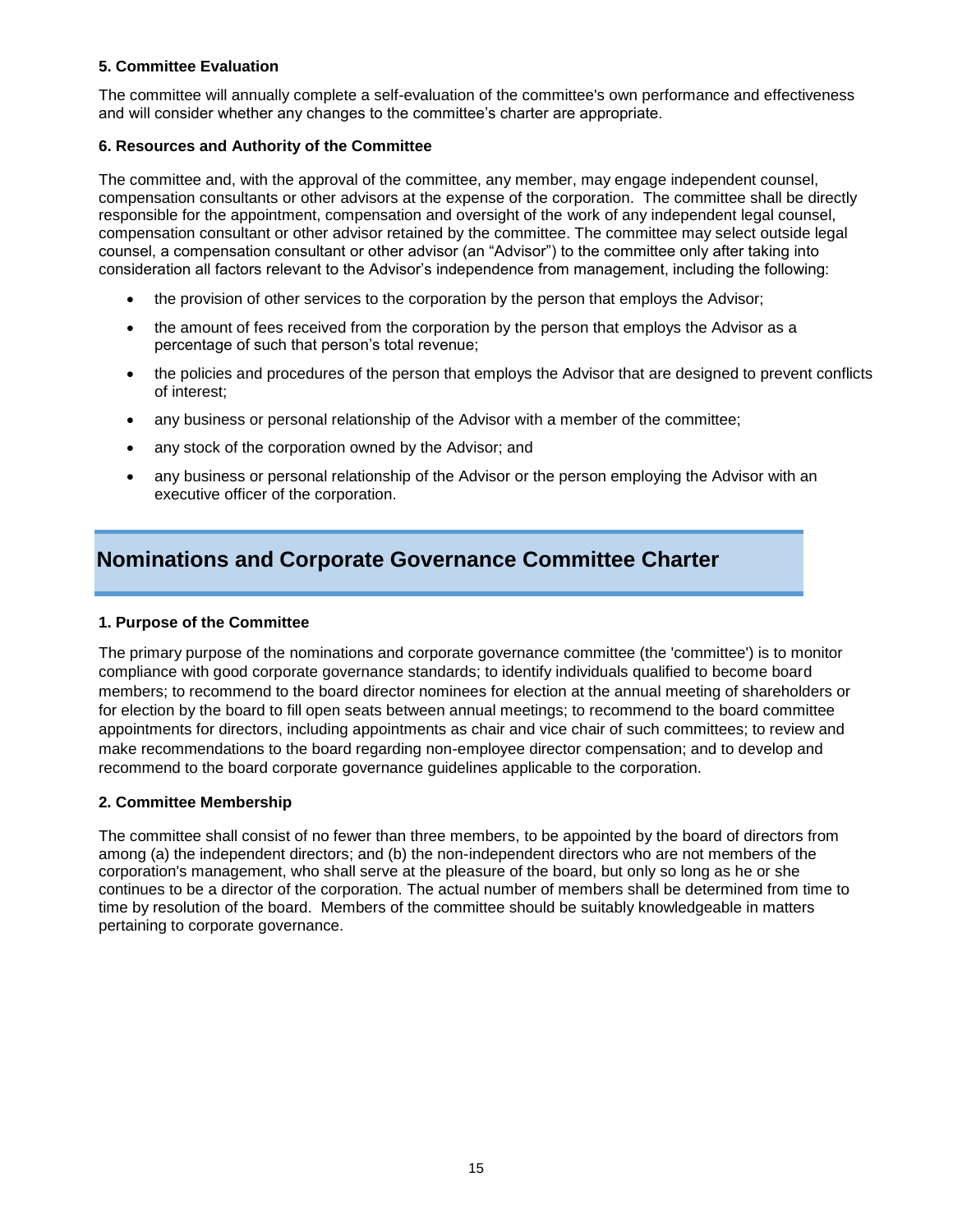# **3. Committee Structure and Operation**

The chair and vice-chair of the committee shall be designated by the board from among the members of the committee. The committee shall fix its own rules of procedure and shall meet where and as provided by such rules or by resolution of the committee.

The chair, or in that person's absence, the vice-chair or in the vice-chair's absence, an alternate designated by the committee, shall:

- (a) preside at committee meetings;
- (b) ensure that meetings of the committee are held in accordance with this charter; and
- (c) review, and modify if necessary the agenda of the meetings of this committee in advance to ensure that the committee may effectively carry out its duties.

A majority of the members of the committee shall constitute a quorum thereof. Every question shall be decided by a majority of the votes cast on the question and in the case of an equality of votes, the chair of the meeting shall be entitled to a second or casting vote.

The committee shall designate its secretary.

Meetings of the committee may be called by any member.

The committee shall act only on the affirmative vote of a majority of the members at a meeting or by unanimous written consent.

The committee may establish subcommittees consisting of one or more members to carry out such duties as the committee may delegate.

## **4. Committee Activities**

The following shall be the common recurring activities of the committee in carrying out its purpose. These activities are set forth as a guide with the understanding that the committee may diverge from this guide as appropriate given the circumstances.

- (a) oversee issues of corporate governance as they apply to the corporation, including the effectiveness of the system of corporate governance, and the board's relationship with management, and report to the board on such matters.
- (b) oversee the annual assessment of the effectiveness and contribution of the board, its committees and each individual director.
- (c) make recommendations to the board as to the appropriate size of the board with a view to facilitating effective decision-making.
- (d) review and recommend to the board of directors any modifications to the charters of the board or any of its committees.
- (e) review qualifications of existing directors and individuals suggested as potential candidates for director of the corporation, including candidates suggested by shareholders, and consider for nomination any of such individuals who are deemed qualified pursuant to the provisions of the board charter.
- (f) recommend to the board the nominees to be proposed by the board for election as directors of the corporation at the annual meeting of shareholders.
- (g) recommend to the board candidates for election as directors of the corporation to fill open seats on the board between annual meetings, including vacancies created by an increase in the authorized number of directors.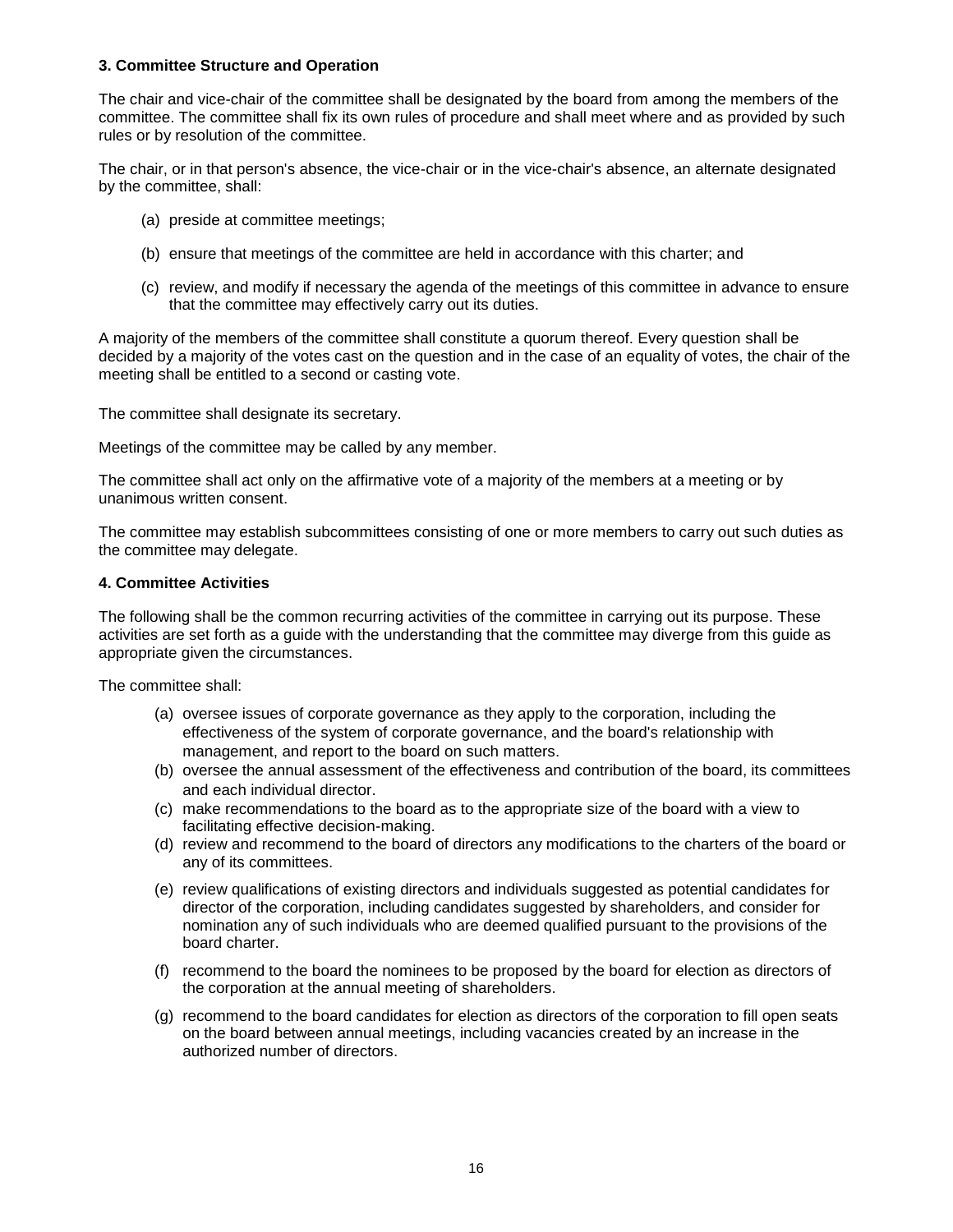- (h) consider resignations tendered by directors in the event of:
	- (i) the majority shareholder's holdings falling below 50%, for any non-contested election of directors in the event a nominee standing for election by shareholders in a non-contested election receives a greater number of votes withheld from his or her election than votes for such election and, in any such case, refer the matter to the board with the committee's recommendation whether such resignation should be accepted, or
	- (ii) a change of circumstance as described in section 10(b)(ii) of the board charter.
- (i) review the remuneration of independent directors and make such recommendations to the board with respect thereto as it may deem advisable.
- (j) review present plans, programs or arrangements, and any proposed terms of any new plans, programs or arrangements, for the benefit of independent directors, and make such recommendations to the board with respect thereto as it may deem advisable.
- (k) review and recommend to the board guidelines to be adopted relating to tenure of independent directors.
- (l) provide recommendations to the board concerning committee structure of the board, committee operations, committee member qualifications, and committee member appointment.
- (m) review any allegation that an executive officer or director may have violated the corporation's Standards of Business Conduct and report its findings to the board and the general auditor.
- (n) require attendances at its meetings by members of management, as the committee may direct.
- (o) undertake such additional activities within the scope of its responsibilities as it may deem appropriate.

The committee will annually complete a self-evaluation of the committee's own performance and effectiveness and will consider whether any changes to the committee's charter are appropriate.

## **6. Resources and Authority of the Committee**

The committee has the authority to retain such outside advisors, including legal counsel or other experts, as it deems appropriate, and to approve the fees and expenses of such advisors. Without limiting the foregoing, the committee will have sole authority to retain and terminate any search firm to be used by the committee to identify director candidates and any consultant used by the committee to evaluate non-employee director compensation.

# **Community Collaboration and Engagement Committee Charter**

## **1. Purpose of the Committee**

The primary purpose of the community collaboration and engagement committee (the 'committee') is to review and provide advice on the corporation's guidelines, procedures and performance supporting public awareness and consultation efforts, government, community and Indigenous relations, and community partnership and investment programs.

## **2. Committee Membership**

The committee shall consist of no fewer than three members to be appointed by the board from among its members who shall serve at the pleasure of the board, but only so long as he or she continues to be a director of the corporation. The actual number of members shall be determined from time to time by resolution of the board. Members of the committee should be suitably knowledgeable in matters pertaining to issues relating to corporate contributions and community investment.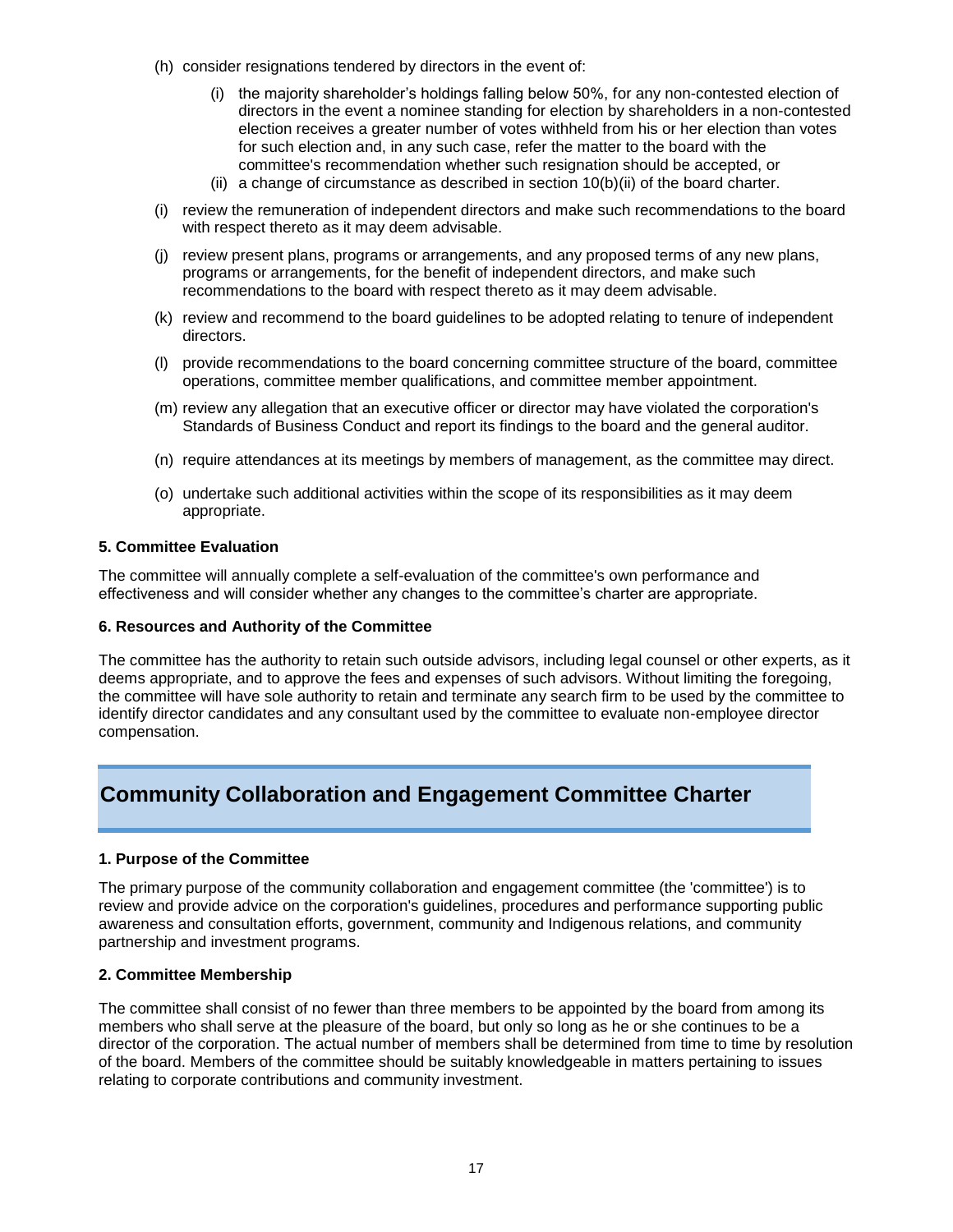## **3. Committee Structure and Operation**

The chair and vice-chair of the committee shall be designated by the board from among the members of the committee. The committee shall fix its own rules of procedure and shall meet where and as provided by such rules or by resolution of the committee. In addition to the regular meeting schedule established by the committee, the chair of the committee may call a special meeting at any time.

The chair, or in that person's absence, the vice-chair or in the vice-chair's absence, an alternate designated by the committee, shall:

- (a) preside at committee meetings;
- (b) ensure that meetings of the committee are held in accordance with this charter; and
- (c) review, and modify if necessary the agenda of the meetings of this committee in advance to ensure that the committee may effectively carry out its duties.

A majority of the members of the committee shall constitute a quorum thereof. Every question shall be decided by a majority of the votes cast on the question and in the case of an equality of votes, the chair of the meeting shall be entitled to a second or casting vote.

The committee shall designate its secretary.

Meetings of the committee may be called by any member.

The committee shall act only on the affirmative vote of a majority of the members at a meeting or by unanimous written consent.

The committee may establish subcommittees consisting of one or more members to carry out such duties as the committee may delegate.

# **4. Committee Activities**

The following shall be the common recurring activities of the committee in carrying out its purpose. These activities are set forth as a guide with the understanding that the committee may diverge from this guide as appropriate given the circumstances.

- (a) review and monitor the effectiveness of the corporation's programs and practices supporting public awareness and consultation activities.
- (b) monitor trends and review current and emerging issues related to government, stakeholder and Indigenous relations.
- (c) review and provide advice on the corporation's overall community investment strategies and programs, which consists of:
	- (i) charitable contributions;
	- (ii) local community contributions by business units on community-serving projects that also benefit the corporation, which are charitable in nature;
	- (iii) funding for public policy groups;
	- (iv) university research awards;
	- (v) sponsorships whose primary purpose is to promote community support and corporate recognition; and
	- (vi) expenditures required under socio-economic agreements to support the development of mutually-beneficial long-term relationships.